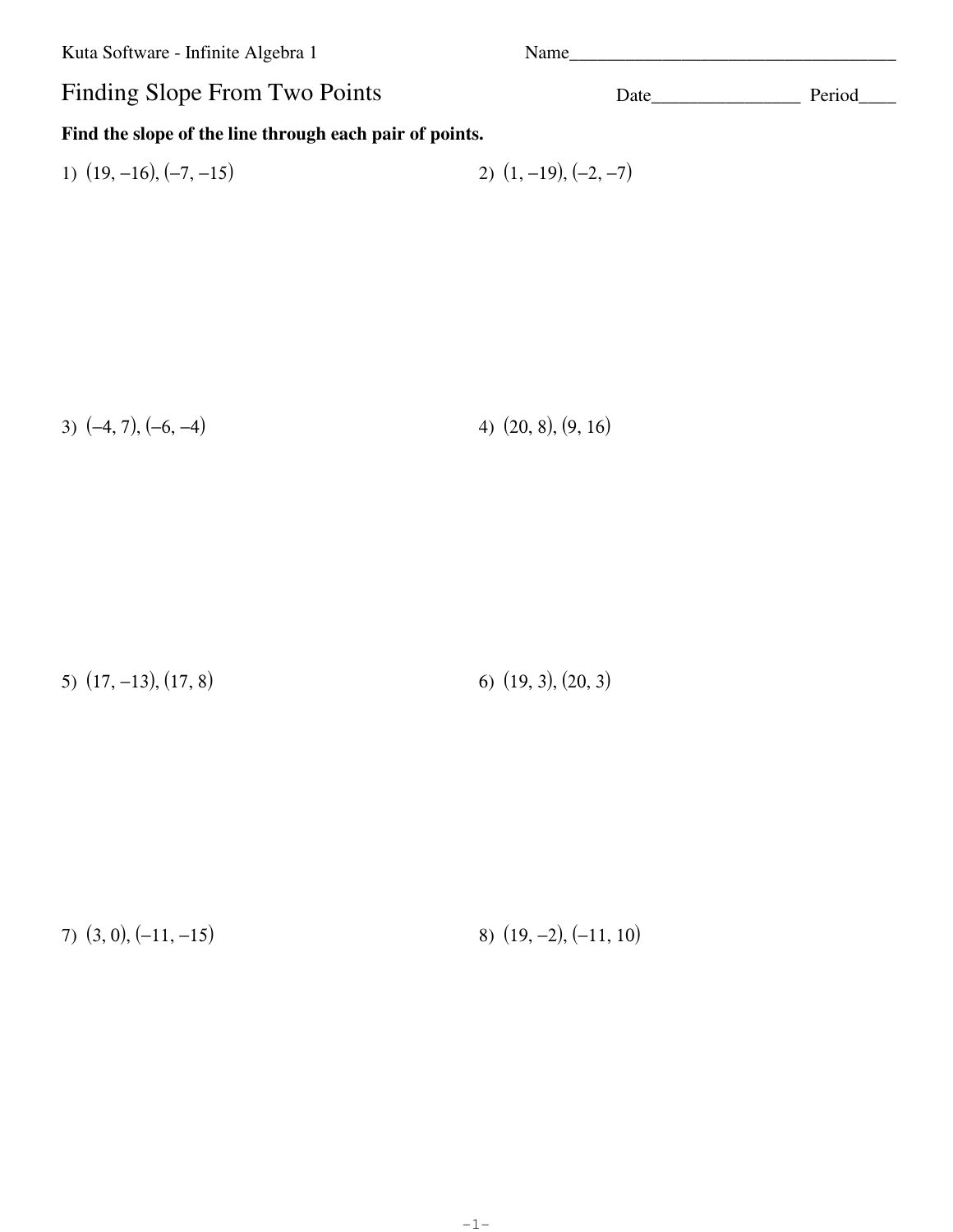11)  $(3, -20), (5, 8)$ 

12)  $(15, 8), (-17, 9)$ 

13)  $(-19, 12), (-9, 1)$ 

14)  $(12, 2), (-7, 5)$ 

15)  $(6, -12), (15, -3)$ 

16)  $(9, 3), (19, -17)$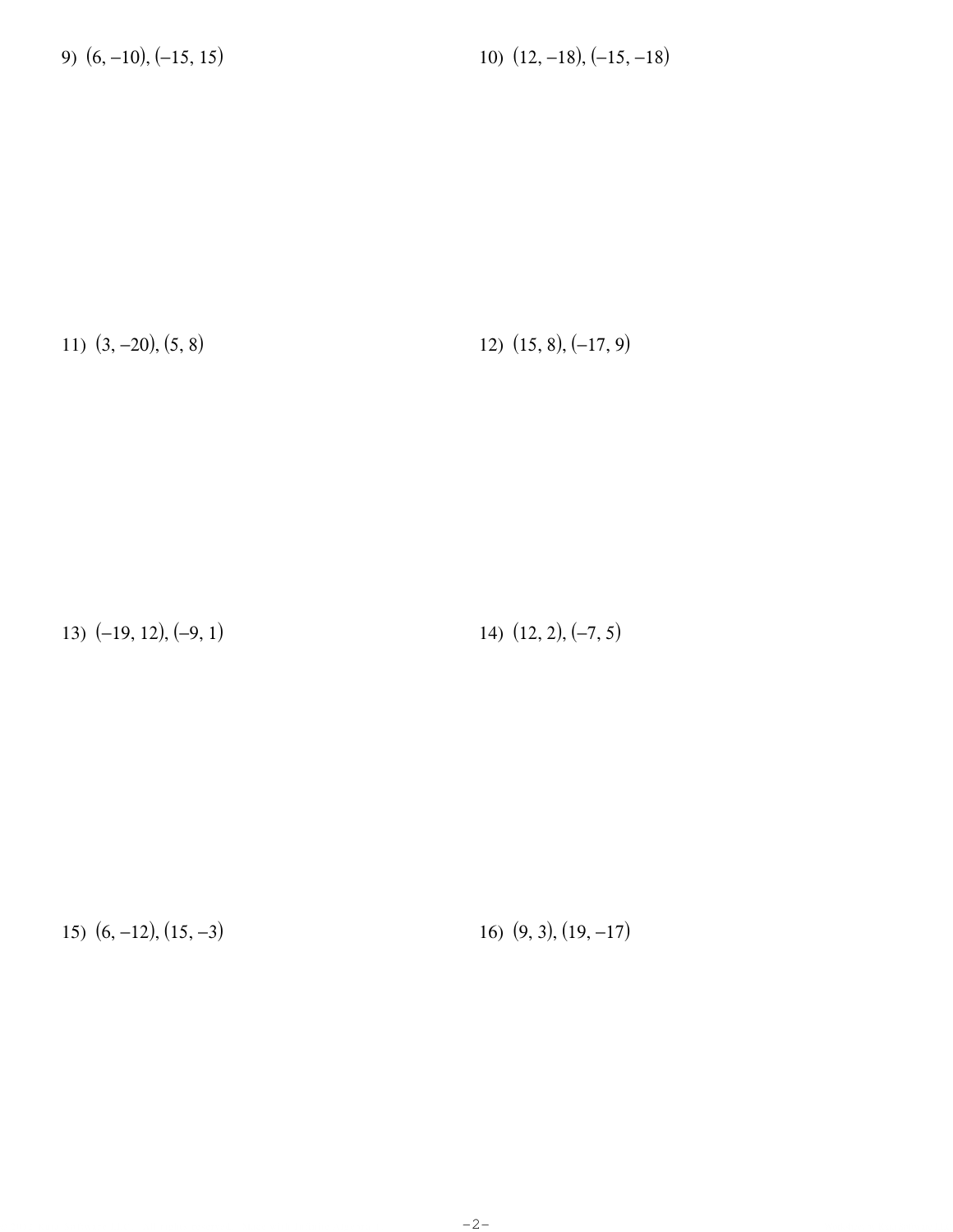## Kuta Software - Infinite Algebra 1 Name\_\_\_\_\_\_\_\_\_\_\_\_\_\_\_\_\_\_\_\_\_\_\_\_\_\_\_\_\_\_\_\_\_\_\_ Finding Slope From Two Points Date\_\_\_\_\_\_\_\_\_\_\_\_\_\_\_\_ Period\_\_\_\_ **Find the slope of the line through each pair of points.** 1) (19, −16), (−7, −15) − 1 26  $(1, -19), (-2, -7)$  $-4$ 3) (−4, 7), (−6, −4) 11 2 4) (20, 8), (9, 16) − 8 11 5) (17, −13), (17, 8) Undefined 6) (19, 3), (20, 3) 0 7) (3, 0), (−11, −15) 15 14 8) (19, −2), (−11, 10) − 2 5